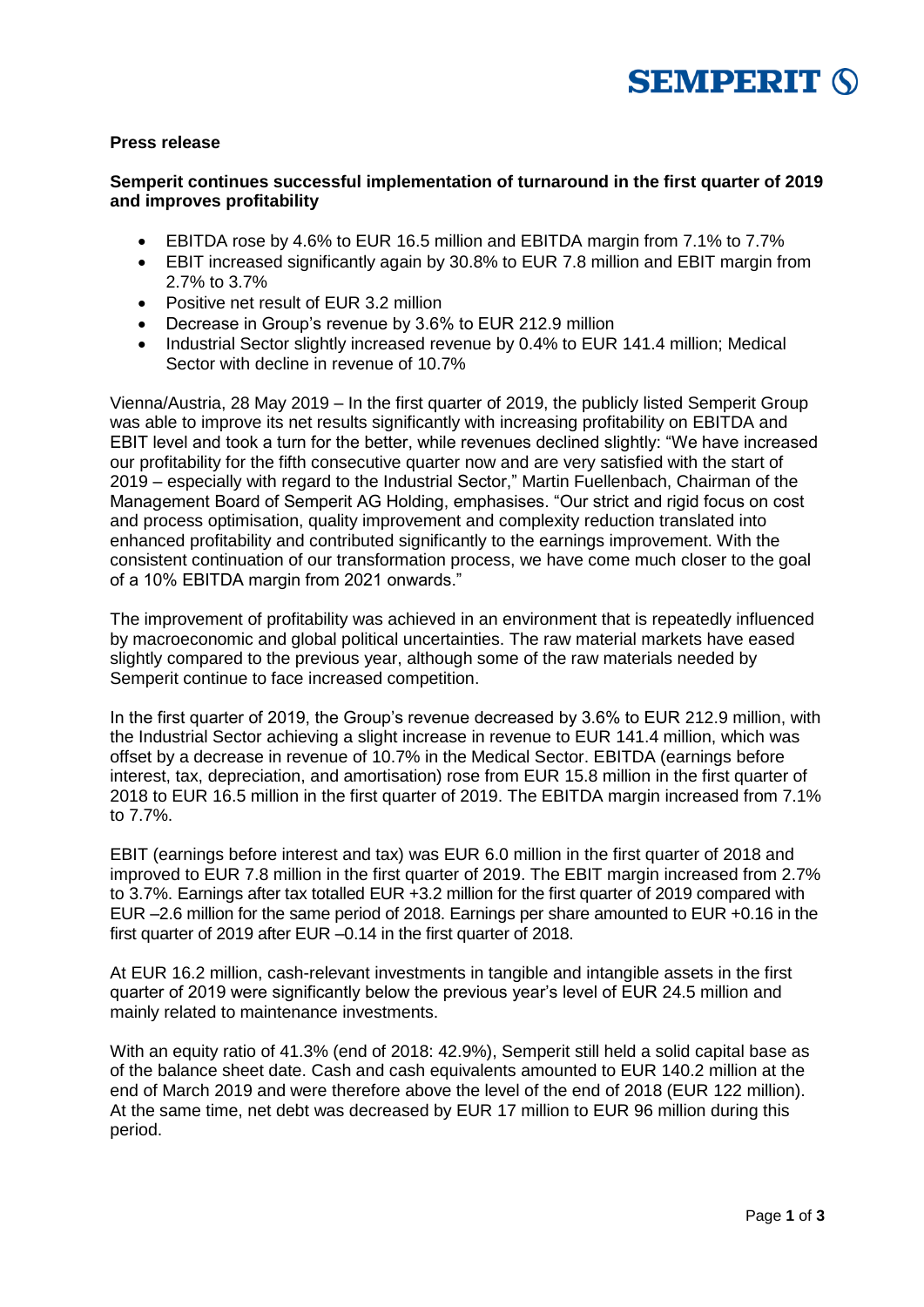

# INDUSTRIAL SECTOR: STRONG INCREASE IN PROFITABILITY

The Industrial Sector comprises the segments Semperflex, Sempertrans and Semperform and developed in a differentiated way: Semperflex and Semperform increased their revenues, while Sempertrans recorded a decline. In total, the sector's revenue increased by 0.4% from EUR 140.9 million to EUR 141.4 million. Due to the positive development in the segments, overall profitability in the Industrial Sector increased significantly. EBITDA improved by 30.7% to EUR 24.5 million and EBIT by 40.6% to EUR 18.4 million. The EBITDA margin improved from 13.3% to 17.3% and the EBIT margin from 9.3% to 13.0%. This was primarily attributable to the initiatives from the transformation programme.

### MEDICAL SECTOR: DECLINE IN VOLUMES SOLD

The development of the Sempermed segment was characterised by strong competitive and price pressures, particularly in North America. The reduction of sales of natural latex gloves led to a declining sales and revenue development. This resulted in a decrease in revenue by 10.7% to EUR 71.5 million in the first quarter of 2019. EBITDA was EUR –0.9 million in the first quarter of 2019, after EUR 1.4 million in the prior year period. EBIT amounted to EUR -2.8 million after EUR –2.2 million in the first quarter of 2018. The measures taken in the course of the restructuring and transformation process are showing a positive impact.

#### OUTLOOK 2019

The Management Board of Semperit will continue the transformation process that has been started with all its consequences. Continuous and potentially new measures to increase profitability remain at the top of the Management Board's agenda.

The focus of the restructuring measures will clearly be on the Sempermed segment, continuing the hard work on its turnaround. Progress is clearly visible in the Industrial Sector. Ongoing and further initiatives are being implemented systematically. Semperit will initially focus on organic growth, particularly in the Industrial Sector, and will also gradually focus on inorganic growth considerations over the course of the year.

Since Semperit currently has sufficient capacities in production and in Mixing, capital expenditures (CAPEX, including maintenance) of only around EUR 40 million are planned for 2019. This should also bring us closer to the goal of a balanced or positive free cash flow in 2019. Increased financial discipline is enforced through step-by-step cost optimisation and reduced net debt, with our focus on value management and optimisation of the working capital and free cash flow representing a key performance indicator in our financial planning.

Since the beginning of the restructuring and transformation process, the Management Board has identified significant potentials for earnings improvement and initiated appropriate implementation measures. The conclusion of the transformation of the Semperit Group is scheduled for the end of 2020. From this point of time, the Semperit Group aims to achieve an EBITDA margin of around 10% (run rate 2021) as central key performance indicator.